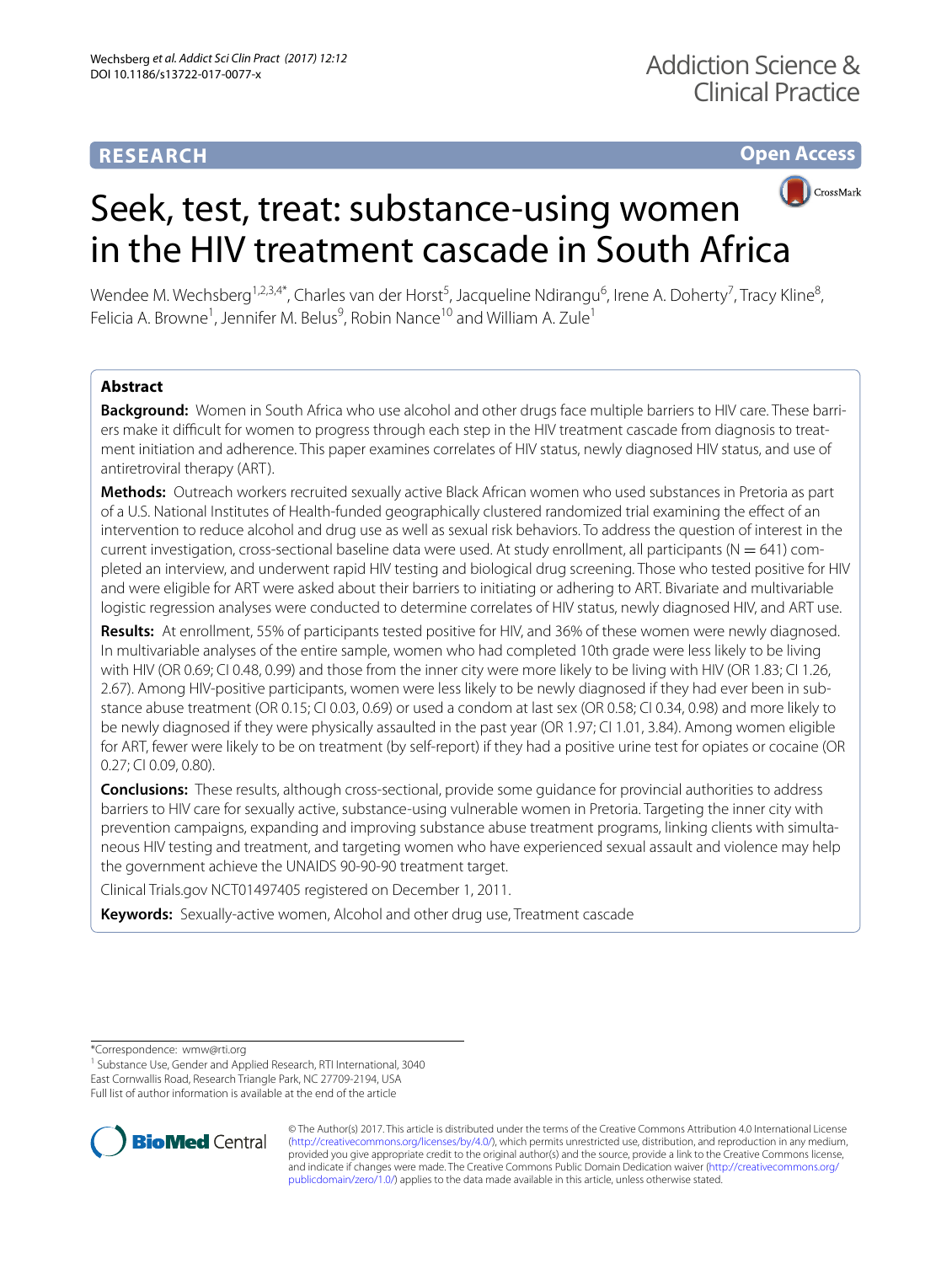# **Background**

Despite progress in reducing HIV incidence, approximately 2 million people were newly infected worldwide in 2015 [[1\]](#page-9-0). Biomedical approaches such as HIV treatment as prevention offer hope for reducing transmission even when condom use is low. In a study of HIV-discordant couples, antiretroviral therapy (ART) reduced HIV transmission by 93%  $[2]$  $[2]$ . The results of this study combined with findings from two ecological studies [\[3](#page-9-2), [4](#page-9-3)] and several modeling studies [\[5](#page-9-4)] suggest that high rates of HIV testing and treatment could end the HIV epidemic. These fndings led UNAIDS to establish the "90-90-90" treatment goals whereby 90% of all people infected with HIV will know their status, 90% of those diagnosed with HIV will receive ART, and 90% of those on ART will achieve undetectable HIV viral loads by 2020 [[6\]](#page-9-5).

However, achieving the 90-90-90 goals in key populations, such as people who use drugs, will require intensive efforts to find them, test them for HIV, link them to ART, and retain them in treatment [[7\]](#page-9-6). To achieve the 90-90-90 goals in a country like South Africa, this approach—labeled "seek, test, treat, and retain" (STTR) [[8\]](#page-9-7)—will require expanding STTR efforts among people who use alcohol and other drugs, female sex workers, and men who have sex with men [\[9](#page-9-8), [10\]](#page-9-9).

With AIDS being the leading cause of death among women of childbearing age globally [\[11](#page-9-10)], it is critical to increase testing among women at high risk of HIV and link those who test positive for HIV to ART. Focusing STTR efforts on women in this group has the potential to reduce AIDS-related deaths among them. Treating HIV-positive women also reduces onward transmission of HIV to men who in turn transmit it to other women, which is a primary objective of STTR efforts. Moreover, treating HIV-positive women may help break the cycle in places like sub-Saharan Africa where two-thirds of new infections among 15–24-year-olds occurred among women in 2015 [[1\]](#page-9-0).

Alcohol and other drug use can interfere with STTR efforts at each step in the HIV treatment cascade  $[9]$  $[9]$ . Use of alcohol and other drugs may also reduce pre-exposure prophylaxis (PrEP) uptake and adherence [\[12](#page-9-11)]. Additionally, alcohol and other drug use exacerbates existing social and structural barriers to HIV testing and HIVrelated services [\[13](#page-9-12)] and adversely afects health-seeking behavior and health care utilization [\[14,](#page-9-13) [15](#page-9-14)]. In South Africa where there are more people living with HIV than anywhere else in the world, alcohol and drug use is a growing problem, particularly in urban areas. Alcohol and marijuana use are most common, although the use of heroin, cocaine, Mandrax (methaqualone) and methamphetamine have increased signifcantly with injecting drug use also on the rise  $[16]$  $[16]$ . Therefore, it is especially pertinent to the South African context to examine both alcohol and specifc drug use as predictors of progress through the HIV treatment cascade. In this paper, we hypothesized that recent alcohol and other drug use would be negatively associated with forward progress through the HIV treatment cascade. More specifcally, we propose to determine predictors of current HIV status, newly diagnosed HIV cases and ART use. Each of these stages is important in reaching the 90-90-90 treatment goals.

# **Methods**

# **Procedure overview**

The paper presents analyses of cross-sectional baseline data collected from women who were recruited by outreach workers in Pretoria, South Africa. The complete protocol for the study was published in an open-access journal [[17\]](#page-9-16). Briefy, the intervention study focuses on reducing HIV risk behaviors (e.g., alcohol or drug use, unprotected sex) in high-risk women; it also focuses on improving adherence to the Test, Treat, and Retain elements of the HIV cascade for HIV-positive women.

## **Sample and eligibility**

To participate in the study, women had to meet the following eligibility criteria: (1) self-identify as female; (2) be Black African; (3) be aged 15 or older (15–17-year-olds had to demonstrate tacit emancipation, which shows their capacity as a minor to act without parental con-sent<sup>[1](#page-1-0)</sup>) [[18\]](#page-9-17); (4) report using alcohol or other drugs at least weekly during the past 90 days; (5) report unprotected vaginal sex with a male partner in the past 6 months; (6) speak English, Sesotho, Tswana, or Zulu; (7) consent to HIV rapid testing (blood), drug testing (urine), and alcohol breathalyzer; (8) provide written and verbal assent/ consent to participate; and (9) provide verifable locator information for the Pretoria area and plan to stay in the area for the next 12 months.

# **Recruitment**

A total of 641 women enrolled in the study between May 2012 and September 2014. All of the outreach workers for the study were trained on community outreach techniques for approaching women in public places and

<span id="page-1-0"></span> $1$  According to South African law, adolescents under 18, the age of majority, can provide consent unassisted as long as they can provide evidence of tacit emancipation. Tacit emancipation occurs when the capacity of a minor to act without parental consent is 'enlarged' to encompass certain key areas that will enable him or her to be viewed by the law as a major. The prime consideration is the degree of fnancial independence that the minor has achieved. In this respect, ownership of a business or an occupation that brings in a salary is key. Residence outside the parental home is regarded as further proof of emancipation.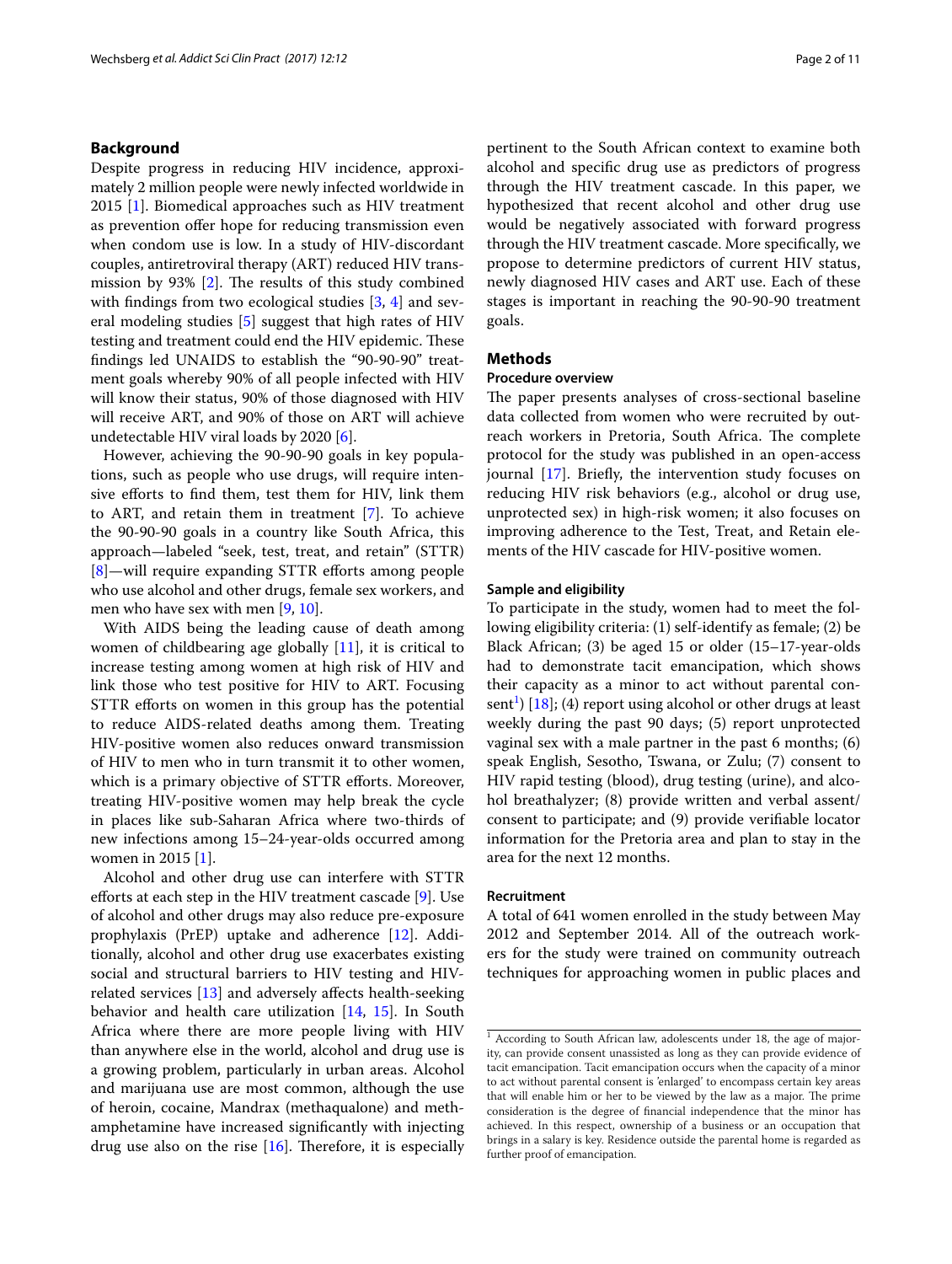discreetly screening them for eligibility. Outreach workers received additional training on procedures specifc to this study such as how to schedule appointments and transport women safely to the feld site for enrollment and data collection. Given the diferences in living conditions, access to drugs, and population density across the greater Pretoria area, we diferentiated where women were recruited—either within the inner city (i.e., the Central Business District) or outside the inner city. Women recruited from the inner-city often spent time in transient forms of shelter or workplace establishments such as abandoned houses or street corners.

Outreach workers conducted eligibility screening and scheduled intake appointments for those who were eligible and interested. The appointments, conducted at the study's feld site, included the following activities: rescreening for eligibility, informed consent, a computerassisted personal interview, a fnger stick of blood for rapid HIV testing, collection of a urine sample for pregnancy testing and drug screening, and a breathalyzer test for recent alcohol use. Participants received toiletries worth R100 (at the time of the study, \$1 US equaled approximately 10 South African Rand) for their time and reimbursement for travel.

## **Self‑report measures**

The primary data collection instrument—the Pretoria Risk Behavior Assessment (PRBA)—included sections on sociodemographic characteristics, alcohol and other drug use, substance abuse treatment, sexual behavior, violence perpetration and victimization, and physical and mental health. In a previous study in Pretoria, the PRBA demonstrated high reliability and validity [\[19](#page-9-18)].

# *Sex risk*

Three measures of sex risk were included: the number of sex acts (anal and vaginal) without a condom in the past 30 days; condom use at last sex; and engaging in sex work or trading sex for drugs, money, food, clothing, shelter, or any other goods in the past 6 months.

# *Alcohol and other drug use*

Measures included use of marijuana, cocaine (includes powder cocaine and crack), heroin by itself, and Nyaope (heroin mixed with marijuana). For each substance, participants were asked if they had ever used it (i.e., lifetime use). Participants who reported lifetime use were asked the number of days they had used the substance in the past 30 days. We recoded these variables into any use of each drug in the past 30 days. We used the Alcohol Use Disorders Identifcation Test (AUDIT) to assess problem drinking using a cut-point of 20, which indicates probable alcohol dependence and a need for alcohol treatment [\[20](#page-9-19)].

# *Victimization*

The PRBA included the following ordered items to measure physical and sexual abuse:

- •• Has anyone ever physically hurt you (i.e., someone hurt you by striking or beating you to the point that you had bruises, cuts, or broken bones)?
	- When was the last time you were physically hurt?
- •• Has anyone ever pressured you or forced you to participate in sexual acts against your will?
	- When was the last time you were pressured or forced to participate in sexual acts against your will?

The analyses used derived variables for physical abuse and for sexual abuse in the past year.

# *Mental and physical health*

We used the Mental Health scale from Version 2 of the SF-36 Health Survey [\[21](#page-9-20)] to assess participants' mental health and the Vitality scale to assess physical health. Raw scores were computed and transformed according to instructions in the manual. Specifcally, scale scores were transformed using the following formula: [(Actual raw score  $-$  lowest possible raw score)/(possible raw score range)]  $\times$  100. Higher scores on the Mental Health and Vitality scales are associated with better functioning. Our focus in this paper was to identify factors that distinguish among women in the sample at each step in the HIV treatment cascade. Therefore, we did not compare SF-36 scale scores in the sample to scores in the broader population in South Africa.

# *Antiretroviral therapy (ART)*

To assess current ART status, the questionnaire asked participants who reported ever testing positive for HIV the following questions: "Have you ever taken any ARV medications? Are you taking any ARV medications now?"

# *Barriers to HIV treatment initiation and retention*

We assessed barriers to HIV treatment initiation, retention in treatment, and adherence to HIV medication with the question: "Why have you stopped or not taken ARV (*anti*-*HIV*) medications, either now or in the past?" A list of response options followed the question along with instructions to "check all that apply." Participants also had the option to respond "other" and specify an unlisted response. The research team collapsed the responses into the themes.

# **Biological tests**

## *Alcohol and other drug use*

A breathalyzer was used to assess recent alcohol use. Participants provided a urine sample for drug testing. A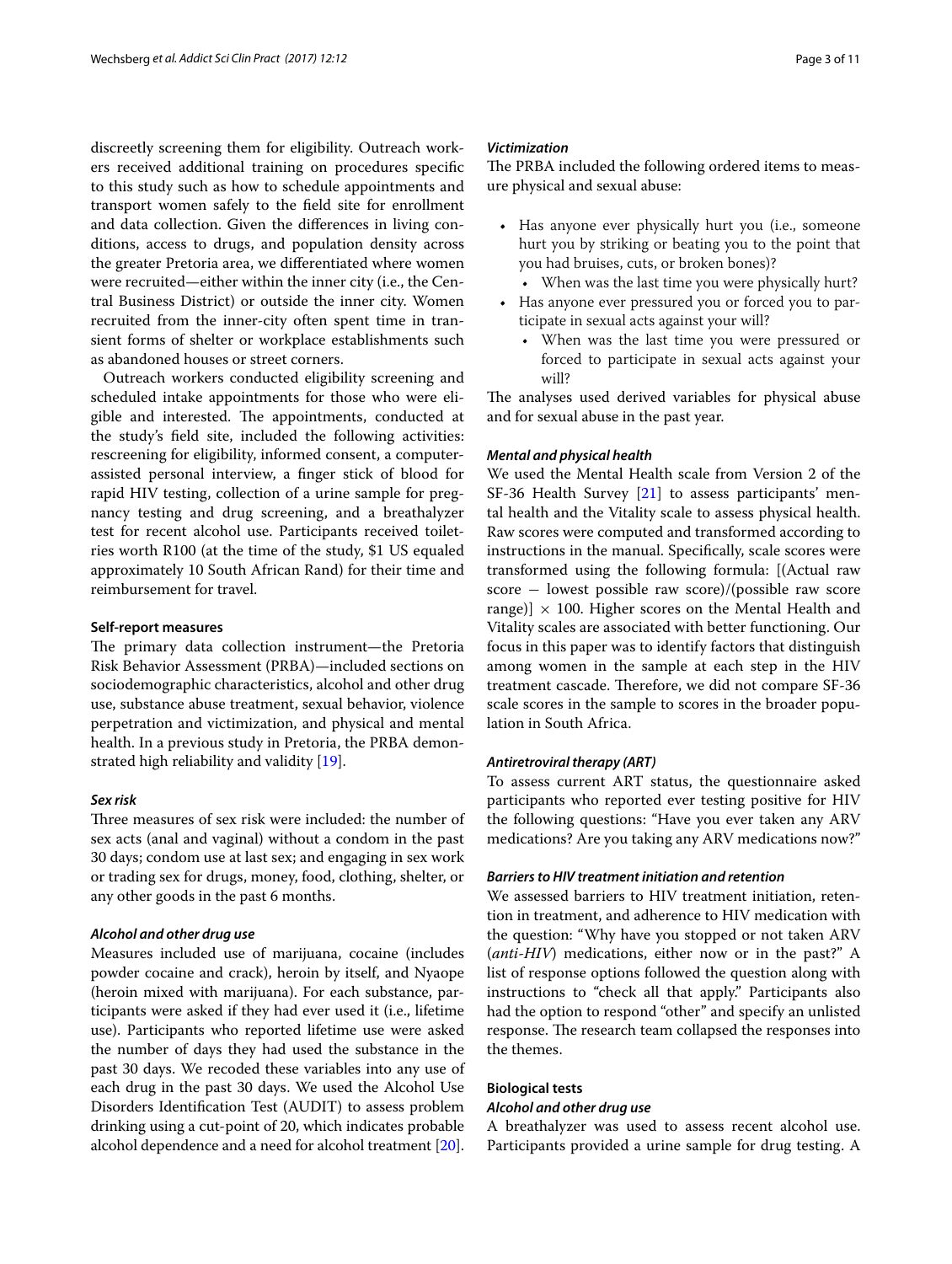multipanel drug test was used to assess marijuana (THC), cocaine, ecstasy (MDMA), and opiate use (Homemed Multi drug 5-Panel Dipcard).

# *HIV status*

All participants were tested for HIV at baseline regardless of self-report. Testing was done by collecting a blood sample from a fnger stick and performing two parallel rapid HIV tests (First Response® HIV 1-2.0 or ABON®-Alere HIV 1/2/O Tri-line HIV Rapid Test and iCARE One Step HIV [1&2] Whole Blood/Serum/Plasma Test). If one test was positive and the other test was either indeterminate or negative, then a confrmatory test was performed (Alere Determine™ HIV-1/2). A participant was classifed as HIV positive if any two of the tests were reactive.

## *Housing*

We captured diferences in level of disadvantage by asking participants whether they lived in an informal settlement. In South Africa, most informal settlements are made up of a collection of shacks that have not been formally approved by the government. Some informal settlements may exist for years and have hundreds of thousands of residents.

# *Recruitment area*

Women were diferentiated based on location of recruitment because the city of Pretoria consists of varying levels of disparity. Women were classifed as having been recruited from the inner city versus outside the inner city. The inner city indicates that women were recruited from within the Central Business District and often were found in transient forms of shelter or near drug-dealing establishments such as abandoned houses or high drug traffic street corners.

# *Historical factors*

The recruitment period for this study overlapped with the South African government's campaign to increase HIV testing and treatment. Therefore, we included month of recruitment in our models to assess the campaign's success in reaching our population and as a potential confounder.

# **Statistical analysis**

We used multivariable logistic regression analyses to test hypotheses regarding associations between independent variables of interest (e.g., alcohol, drug use, sex work) and HIV status, newly diagnosed with HIV, and being on ART. The analysis examining correlates of HIV status included all women in the study ( $n = 641$ ). The analysis examining correlates of newly diagnosed HIV included all HIV-positive women ( $n = 354$ ) whereas the analysis examining factors associated with ART use included only HIV-positive women who were eligible for ART  $(n = 156)$ . Bivariate analyses examined the associations between dependent variables and each covariate. Covariates that were statistically significant at  $p < .05$  in bivariate analysis were included in the multivariable model. When two highly correlated independent variables were both signifcantly associated with an outcome in bivariate analyses, we included only one of them in the multivariable model based on substantive and theoretical considerations. In the ART model, we excluded one variable (ever in substance abuse treatment) from the multivariable model because of small cell sizes. Analyses were performed in SPSS version 23 (IBM Corp.; Armonk, NY).

# **Results**

Of the 1012 women screened for eligibility, 772 (76%) met all of the eligibility criteria. Most (86%) of the women who were ineligible did not meet the criterion of selfreported alcohol or other drug use at least once a week over the previous 90 days. Among eligible women, 83% (641/772) enrolled into the study. Women who declined to participate and those who enrolled into the study were similar with respect to age, language, and having a main sex partner; 53% of women who declined to participate reported sex work compared with 43% of women who enrolled in the study  $(p=.01)$ .

Only three women reported ever injecting illicit drugs. Self-reported use of heroin—either alone or mixed with marijuana (Nyaope)—and biological test results for opiates were similar (17 vs. 18%,  $p > .05$ ). Slightly more women reported marijuana use in the past 30 days than had a positive drug screen result  $(38 \text{ vs. } 31\%, p > .05)$ . Signifcantly fewer women reported using cocaine in the past 30 days than tested positive for it (12 vs. 14%,  $p \lt 0.05$ ). However, despite the statistical significance, even these results were quite similar.

# **HIV testing and prevalence ("seek and test")**

During their baseline interview, 90% of the participants reported having been tested for HIV previously. At enrollment in the study, 55% ( $n = 354$ ) of women had a positive test result for HIV. Table [1](#page-4-0) displays characteristics of the participants stratifed by HIV status as well as results from the bivariate and multivariable analyses. In Fig. [1](#page-5-0), we present the study participants reached along the treatment cascade of seek, test and treat being only baseline data. In multivariable analyses, being older, engaging in sex work, being recruited in the inner city, and living in an informal settlement were associated with increased odds of testing positive for HIV, whereas more education had a protective efect.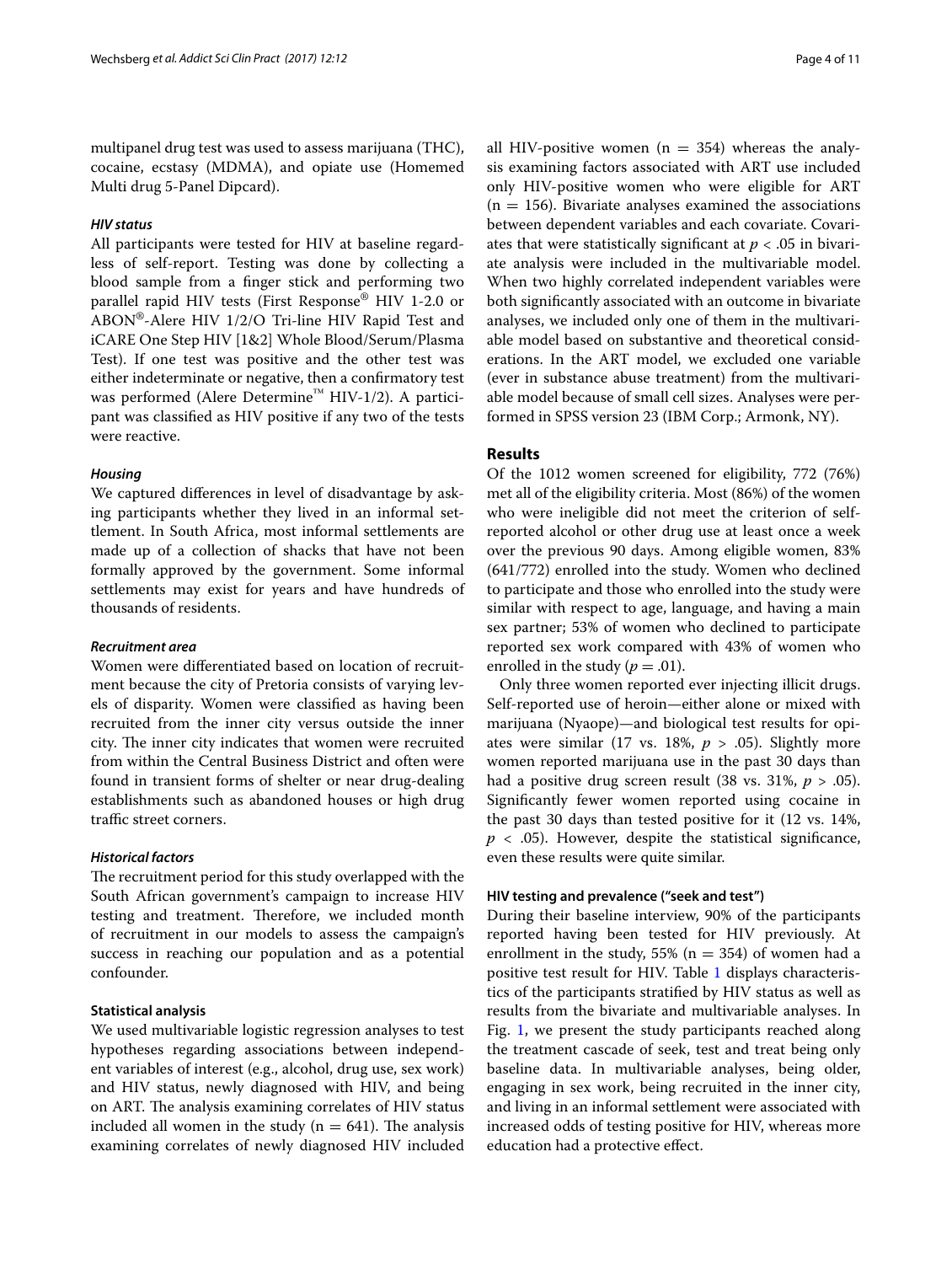| Variable<br>Sociodemographic characteristic                                        | <b>HIV status</b> |             | <b>Bivariate logistic</b> | Multivariable logistic |  |
|------------------------------------------------------------------------------------|-------------------|-------------|---------------------------|------------------------|--|
|                                                                                    | <b>Negative</b>   | Positive    | regression                | regression             |  |
|                                                                                    | $(n = 287)$       | $(n = 354)$ | OR (95% CI)               | OR (95% CI)            |  |
| Age in years, mean (SD)                                                            | 29.0 (8.5)        | 31.5(7.0)   | $1.04(1.02, 1.07)$ ***    | $1.03(1.01, 1.05)$ **  |  |
| % education $\geq$ 10th grade                                                      | 70.4              | 56.5        | $0.55$ (0.39, 0.76)***    | $0.69$ (0.48, 0.98)*   |  |
| % unemployed                                                                       | 82.7              | 87.7        | 1.49 (0.93, 2.38)         |                        |  |
| % married or living as married                                                     | 46.7              | 52.5        | 1.26(0.93, 1.73)          |                        |  |
| % ever had a family member with HIV/AIDS                                           | 59.1              | 64.9        | 1.28 (0.93, 1.76)         |                        |  |
| % ever incarcerated (lifetime)                                                     | 29.7              | 39.5        | $1.55(1.11, 2.15)$ **     | 1.10(0.76, 1.59)       |  |
| % ever in substance abuse treatment (lifetime)                                     | 7.0               | 5.6         | 0.80(0.42, 1.52)          |                        |  |
| Urine drug screen and breathalyzer results                                         |                   |             |                           |                        |  |
| % marijuana (THC) positive                                                         | 31.4              | 31.4        | 1.0(0.71, 1.40)           |                        |  |
| % opiate positive                                                                  | 19.2              | 16.9        | 0.86(0.57, 1.29)          |                        |  |
| % cocaine positive                                                                 | 15.7              | 13.3        | 0.82(0.53, 1.28)          |                        |  |
| % opiate or cocaine positive                                                       | 21.3              | 20.3        | 0.95(0.64, 1.39)          |                        |  |
| % alcohol (breathalyzer) positive                                                  | 12.9              | 15.3        | 1.22 (0.77, 1.91)         |                        |  |
| Mean breathalyzer score for women with a positive alcohol test 0.08 (0.11)<br>(SD) |                   | 0.08(0.11)  | 1.69 (0.03, 82.96)        |                        |  |
| Self-report alcohol and drug use past 30 days                                      |                   |             |                           |                        |  |
| % alcohol                                                                          | 84.7              | 88.7        | 1.42 (0.90, 2.25)         |                        |  |
| % marijuana                                                                        | 28.6              | 30.5        | $1.01$ (0.78, 1.55)       |                        |  |
| % cocaine (rock)                                                                   | 13.2              | 10.5        | 0.76(0.47, 1.24)          |                        |  |
| % heroin and marijuana mixed (Nyaope)                                              | 18.8              | 15.3        | 0.78(0.51, 1.17)          |                        |  |
| Self-report Alcohol Use Disorders Identification Tests (AUDIT)<br>score $\geq$ 20  | 26.5              | 34.2        | $1.44(1.02, 2.03)^{*}$    | 1.43 (0.99, 2.07)      |  |
| Sex risk behaviors                                                                 |                   |             |                           |                        |  |
| % used a condom at last sex                                                        | 28.5              | 43.3        | 1.92 (1.37, 2.68)***      | 1.45(0.97, 2.16)       |  |
| # times unprotected sex past 30 days, mean (SD)                                    | 8.6(12.9)         | 8.9(14.2)   | 1.00(0.99, 1.01)          |                        |  |
| Sex work past 6 months                                                             | 26.8              | 45.2        | $2.25(1.61, 3.14)$ ***    | 1.47 (0.98, 2.22)      |  |
| Victimization                                                                      |                   |             |                           |                        |  |
| % physically assaulted past year                                                   | 9.1               | 13.3        | 1.54(0.93, 2.55)          |                        |  |
| % sexually assaulted past year                                                     | 5.2               | 7.3         | 1.44(0.75, 2.77)          |                        |  |
| SF-36 mental health and vitality scales                                            |                   |             |                           |                        |  |
| Mental health scale score, mean (SD) <sup>a</sup>                                  | 65.1 (19.2)       | 64.3 (19)   | 1.00 (0.99, 1.01)         |                        |  |
| Vitality scale score, mean (SD) <sup>a</sup>                                       | 34.2 (18.3)       | 35.7 (17.2) | 1.00(1.00, 1.01)          |                        |  |
| Contextual factors                                                                 |                   |             |                           |                        |  |
| % recruited from inner city <sup>b</sup>                                           | 24.4              | 40.4        | $2.1(1.49, 2.96)$ ***     | 1.90 (1.30, 2.78)**    |  |
| Century month recruited <sup>c</sup> , mean (SD)                                   | 150.7(8.5)        | 150.3 (8.7) | 0.99(0.98, 1.01)          |                        |  |
| % living in informal settlement <sup>d</sup>                                       | 30.3              | 38.4        | 1.43 (1.03, 2.00)*        | $1.49(1.04, 2.14)^*$   |  |

# <span id="page-4-0"></span>**Table 1 Correlates of HIV among high-risk women in Pretoria, South Africa**

\* *p* < .05; \*\* *p* < .01; \*\*\* *p* < .001

<sup>a</sup> SF-36 Mental Health and Vitality scales

Transformed scale = [(Actual raw score − lowest possible raw score)/(possible raw score range)] × 100

 $<sup>b</sup>$  The reference group is recruited from outside the inner city</sup>

 $\epsilon$  Century month (CM). January 2001 = 1. The project recruited from May 2012 (CM = 136) to September 2014 (CM = 164). South Africa was in the midst of scaling up HIV testing and treatment during this period

<sup>d</sup> The reference group is not living in an informal settlement

# **Newly diagnosed with HIV**

Among the 354 women who tested positive for HIV, 36%  $(n = 126)$  were newly diagnosed. Of these, 27% reported never receiving an HIV test. Among those who had been tested, the median number of months since their most recent HIV test was 23. Table [2](#page-6-0) displays the results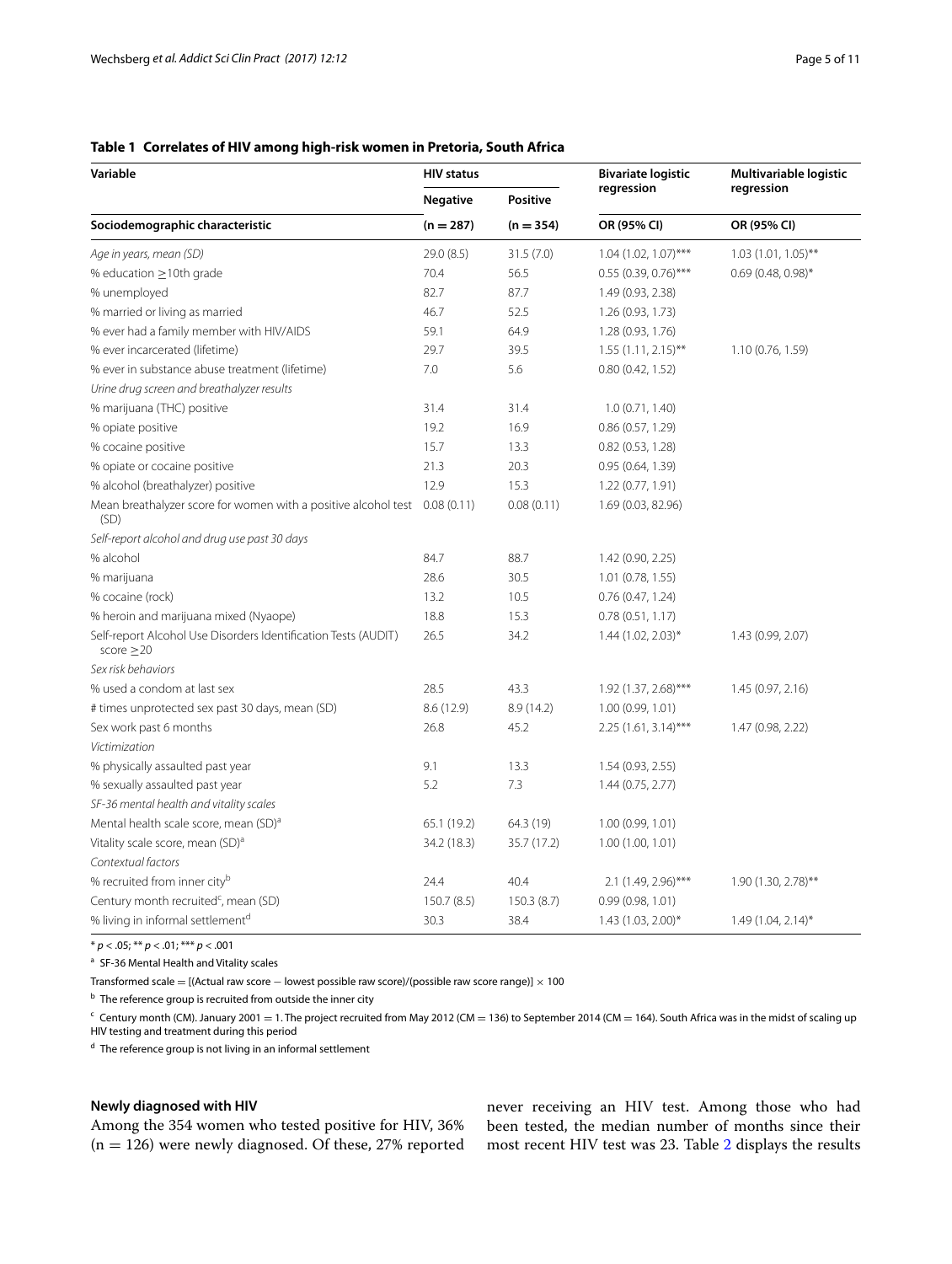

<span id="page-5-0"></span>related to being newly diagnosed with HIV. More specifcally, the multivariable analysis shows that being older, having a history of substance abuse treatment, and using a condom at last sex were associated with decreased odds of being newly diagnosed with HIV, whereas physical assault in the past 12 months was associated with increased odds of being newly diagnosed.

# **Treat**

Among the 228 women who reported during their baseline interview that they knew they were living with HIV, 72 of these women reported that they were not eligible for ART because their CD4 count was too high. Of the 156 women who were eligible for ART, 88 (56%) reported being on ART. The analyses of factors associated with being on ART exclude the 72 women who were not eligible for it (see Table [3\)](#page-7-0). In multivariable analyses, older age and later month enrolled in the project were signifcantly associated with increased odds of being on ART, whereas having a positive urine drug screen for either opiates or cocaine metabolites was associated with signifcantly decreased odds of being on ART. In additional analyses to clarify the association between a history of substance abuse treatment and not being on ART, we found that 80% of women with a history of substance abuse treatment tested positive for opiates or cocaine.

# **Barriers to treatment initiation and retention**

When this study began recruiting, South Africa ofered ART only to patients whose CD4 cell count was below 350 cells/ml. By the time recruitment ended, the government had raised the threshold for starting ART to 500 cells/ml. Tying eligibility for ART to CD4 cell count means many women were not eligible for ART.

Among participants who were eligible for ART, the primary barriers to ART initiation and retention were structural factors such as the clinic not providing ART, and individual factors, such as missing appointments (Table [4](#page-7-1)). Personal beliefs and perceived need for ART remain problematic.

# **Discussion**

With 55% of the sample testing positive for HIV, this study demonstrates the feasibility of using community outreach to fnd (*seek*) women at high risk for HIV and *test* them. Women's biological susceptibility [[22](#page-9-21)] combined with social determinants such as economic dependence and inequitable gender norms contribute to the high prevalence and incidence of HIV among women in developing countries [[23,](#page-9-22) [24](#page-9-23)]. To prevent new infections among women in these settings, STTR eforts will need to include the men who are infecting women in addition to women. However, the most direct way to prevent women in these settings from acquiring HIV may be to offer them PrEP [[25](#page-9-24)]. Contrary to our hypothesis, there was no relationship between testing positive for alcohol or other drugs and testing positive for HIV in this sample. This may be due the fact that all women in the study had to report use of alcohol and other drugs.

Similar to HIV status, there was no association between recent drug and alcohol use and being newly diagnosed with HIV in this sample, which may be explained by the high rates of HIV testing in the sample. Although 90% of the entire sample and 95% of women who tested positive for HIV reported a previous HIV test, 36% of women with a positive test were unaware of their status. Among the 92 newly diagnosed women who reported a previous HIV test, the median number of months since their most recent test was 23. To achieve the goal of 90% of HIV-positive women in this population knowing their HIV status, more women need to be tested, and they must be tested more frequently—preferably at least once a year and more frequently, if symptomatic. Because almost all of these women likely acquired HIV through sex with men, increases in HIV testing and treatment among women must be accompanied by similar increases among men to reduce incidence. Unfortunately, efforts to test and treat Black African men in South Africa have been less successful [[26](#page-9-25), [27\]](#page-9-26).

During their baseline interview, only 56% of the 156 women who were aware of their HIV status and eligible for ART reported receiving it. In the multivariable model, the signifcant association between being recruited later in the project and being on ART suggests that the South African government's efforts to increase HIV testing and treatment are beginning to work. Nevertheless, much more work remains to be done before South Africa will achieve the 90-90-90 goals.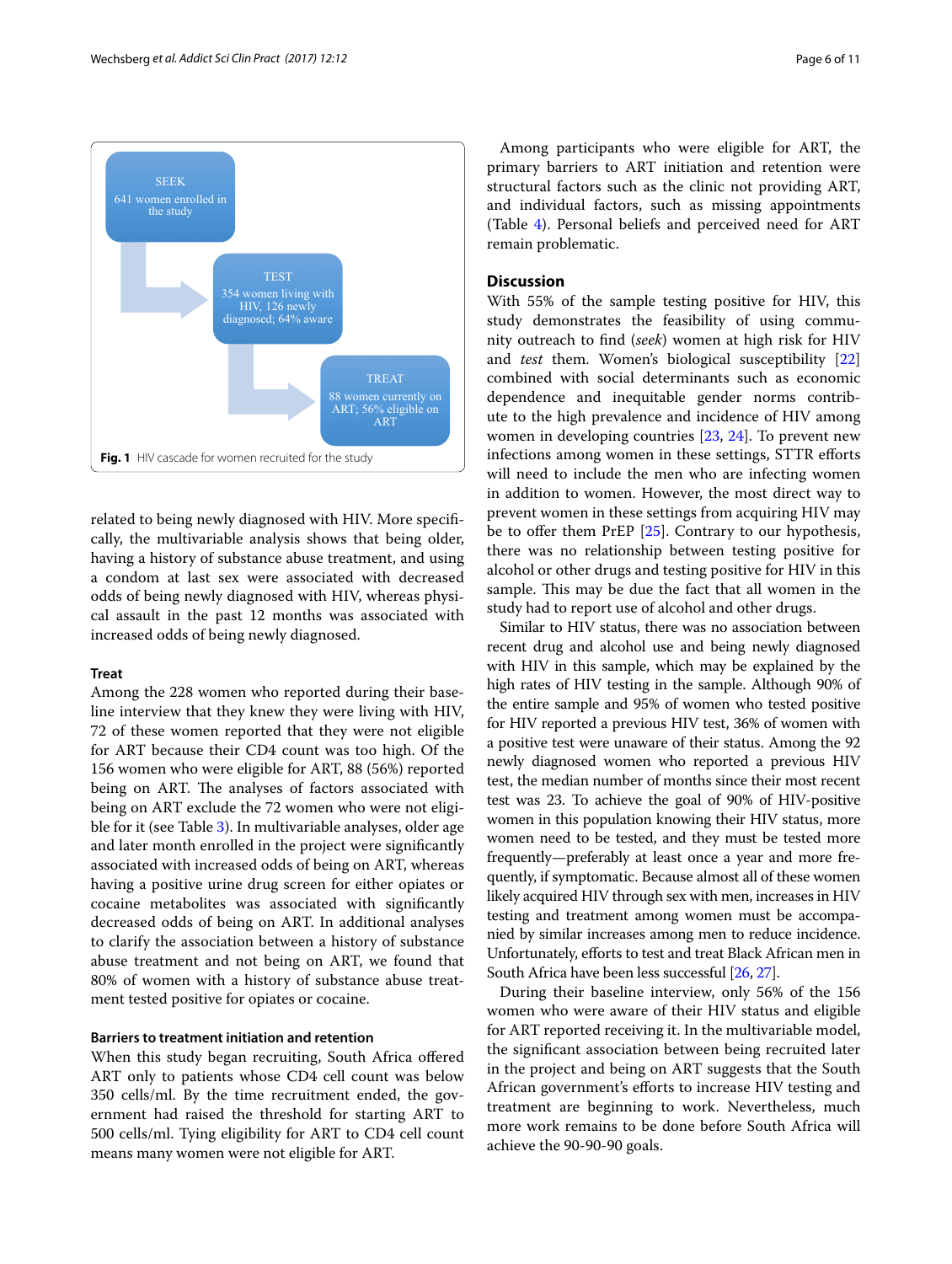# <span id="page-6-0"></span>**Table 2 Correlates of newly diagnosed HIV among HIV-positive women in Pretoria, South Africa**

| Variable                                          | Previously<br>diagnosed | <b>Newly</b><br>diagnosed | <b>Bivariate logistic</b><br>regression | Multivariable logistic<br>regression |
|---------------------------------------------------|-------------------------|---------------------------|-----------------------------------------|--------------------------------------|
| Sociodemographic characteristic                   | $n = 228$               | $n = 126$                 | OR (95% CI)                             | OR (95% CI)                          |
| Age in years, mean (SD)                           | 32.7(6.9)               | 29.1 (7.0)                | 0.92 (0.89, 0.95)***                    | 0.91 (0.88, 0.95)***                 |
| % education $\geq$ 10th grade                     | 57.5                    | 54.8                      | 1.11(0.71, 1.75)                        |                                      |
| % unemployed                                      | 89.1                    | 85.3                      | 0.71(0.36, 1.41)                        |                                      |
| % married or living as married                    | 54.4                    | 49.2                      | 0.81(0.53, 1.26)                        |                                      |
| % ever had a family member with HIV/AIDS          | 66.1                    | 62.7                      | 0.86(0.55, 1.36)                        |                                      |
| % ever incarcerated (lifetime)                    | 40.8                    | 37.3                      | 0.86(0.55, 1.35)                        |                                      |
| % ever in substance abuse treatment (lifetime)    | 7.9                     | 1.6                       | $0.19(0.04, 0.82)$ *                    | $0.15(0.03, 0.69)$ *                 |
| Urine drug screen and breathalyzer results        |                         |                           |                                         |                                      |
| % marijuana (THC) positive                        | 33.3                    | 27.8                      | 0.77(0.48, 1.24)                        |                                      |
| % opiate positive                                 | 17.1                    | 16.7                      | 0.97(0.54, 1.73)                        |                                      |
| % cocaine positive                                | 14.0                    | 11.9                      | 0.83(0.43, 1.6)                         |                                      |
| % opiate or cocaine positive                      | 20.2                    | 20.6                      | 1.03(0.60, 1.76)                        |                                      |
| % alcohol (breathalyzer) positive                 | 16.3                    | 13.5                      | 0.80(0.43, 1.49)                        |                                      |
| Sex risk behaviors                                |                         |                           |                                         |                                      |
| % used a condom at last sex                       | 48.9                    | 33.3                      | $0.52(0.33, 0.82)$ **                   | $0.58(0.34, 0.98)$ **                |
| # times unprotected sex past 30 days, mean (SD)   | 8.2 (12.9)              | 10.2(16.3)                | 1.01 (0.99, 1.02)                       |                                      |
| % engaged in sex work past 6 months               | 50.0                    | 36.5                      | $0.58(0.37, 0.90)$ *                    | 0.83(0.49, 1.40)                     |
| Victimization                                     |                         |                           |                                         |                                      |
| % physically assaulted past year                  | 10.5                    | 18.3                      | $1.90(1.02, 3.52)^{*}$                  | $1.97(1.01, 3.84)^{*}$               |
| % sexually assaulted past year                    | 6.6                     | 8.7                       | 1.36 (0.60, 3.05)                       |                                      |
| SF-36 mental health and vitality scales           |                         |                           |                                         |                                      |
| Mental health scale score, mean (SD) <sup>a</sup> | 58.4 (14.4)             | 59.0 (15.8)               | 1.00 (0.99, 1.02)                       |                                      |
| Vitality scale score, mean (SD) <sup>b</sup>      | 36.6 (16.9)             | 33.9 (17.7)               | 0.99(0.98, 1.00)                        |                                      |
| Contextual factors                                |                         |                           |                                         |                                      |
| % recruited from inner city <sup>b</sup>          | 40.4                    | 40.5                      | $1.01$ (0.65, 1.57)                     |                                      |
| Century month recruited <sup>c</sup> , mean (SD)  | 150.3(8.9)              | 150.3(8.4)                | 1.00(0.97, 1.02)                        |                                      |
| % living in informal settlement <sup>d</sup>      | 36.4                    | 42.1                      | 1.27(0.81, 1.98)                        |                                      |

\* *p* < .05; \*\* *p* < .01; \*\*\* *p* < .001

a SF-36 Mental Health and Vitality scales

Transformed scale = [(Actual raw score − lowest possible raw score)/(possible raw score range)] × 100

**b** The reference group is recruited from outside the inner city

 $c$  Century month (CM). January 2001 = 1. The project recruited from May 2012 (CM = 136) to September 2014 (CM = 164). South Africa was in the midst of scaling up HIV testing and treatment during this period

<sup>d</sup> The reference group is not living in an informal settlement

In contrast to the other steps in the HIV cascade, recent drug use was associated with not being on ART among women who already knew they were living with HIV. Women who had a urine drug screen result positive for cocaine or opiate metabolites were only about 25% as likely to report being on ART compared with women who tested negative. This finding is consistent with previous studies that reported heavy drug use interfered with ART initiation and retention [\[28](#page-9-27)]. In addition, the association between being older and being on ART may be due to older women who have been infected longer becoming symptomatic, thus leading them to seek treatment.

Findings from this paper highlight the urgent need for additional resources to increase access to treatment for substance use disorders. Studies have shown that integrating the continuum of care with substance use and HIV treatment programs can decrease alcohol and drug use and offer better overall health outcomes among patients living with HIV [\[29](#page-9-28), [30\]](#page-9-29). Providing greater access to treatment for substance use disorders and co-locating health departments that offer ART and substance use treatment has the potential to increase ART initiation and retention.

In January 2015, South Africa began implementing the 2013 World Health Organization recommendation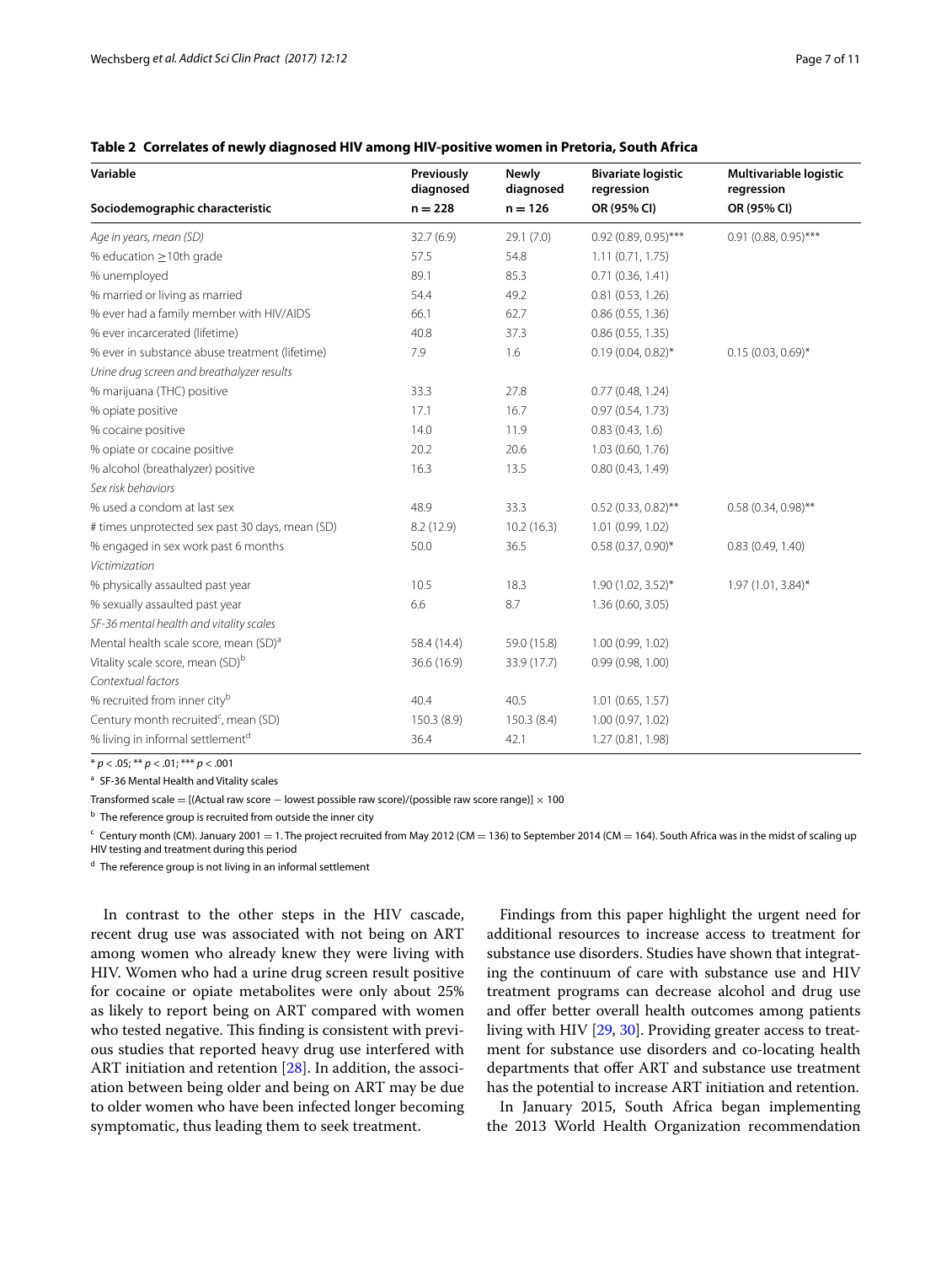# <span id="page-7-0"></span>**Table 3 Factors associated with ART use among women who knew they were living with HIV and were eligible for ART**

| Variable                                          | Not on ART  | Currently<br>on ART | <b>Bivariate logistic</b><br>regression | <b>Multivariable</b><br>logistic regression |  |
|---------------------------------------------------|-------------|---------------------|-----------------------------------------|---------------------------------------------|--|
| Sociodemographic characteristic                   | $n = 68$    | $n = 88$            | OR (95% CI)                             | OR (95% CI)                                 |  |
| Age in years, mean (SD)                           | 30.7(7.0)   | 35.9(6.5)           | $1.13(1.07, 1.19)$ ***                  | $1.08(1.02, 1.15)$ **                       |  |
| % education $\geq$ 10th grade                     | 60.3        | 53.4                | 0.92(0.48, 1.78)                        |                                             |  |
| % unemployed                                      | 86.0        | 86.7                | 1.07 (0.38, 2.96)                       |                                             |  |
| % married or living as married                    | 52.9        | 60.2                | 1.35(0.71, 2.55)                        |                                             |  |
| % family member with HIV/AIDS                     | 59.7        | 79.5                | 2.62 (1.29, 5.35)**                     | 2.09 (0.90, 4.82)                           |  |
| % ever incarcerated (lifetime)                    | 51.5        | 28.4                | $0.37$ (0.19, 0.73)**                   |                                             |  |
| % ever in substance abuse treatment (lifetime)    | 16.2        | 1.1                 | $0.06(0.01, 0.47)$ **                   |                                             |  |
| Urine drug screen and breathalyzer results        |             |                     |                                         |                                             |  |
| % marijuana (THC) positive                        | 50.0        | 19.3                | $0.24$ (0.12, 0.49)***                  |                                             |  |
| % opiate positive                                 | 30.9        | 4.5                 | $0.11$ (0.03, 0.33)***                  |                                             |  |
| % cocaine positive                                | 25.0        | 4.5                 | $0.14(0.05, 0.45)$ **                   |                                             |  |
| % opiate or cocaine positive                      | 35.3        | 6.8                 | $0.13(0.05, 0.35)$ ***                  | $0.27$ (0.09, 0.80)*                        |  |
| % alcohol (breathalyzer) positive                 | 14.7        | 15.9                | 1.10(0.45, 2.65)                        |                                             |  |
| Sex risk behaviors                                |             |                     |                                         |                                             |  |
| % used a condom at last sex                       | 49.2        | 39.8                | 0.68(0.36, 1.30)                        |                                             |  |
| # times unprotected sex past 30 days, mean (SD)   | 10.3(18.7)  | 7.5(9.4)            | 0.99(0.96, 1.01)                        |                                             |  |
| % engaged in sex work past 6 months               | 58.8        | 38.6                | $0.44$ (0.23, 0.84)*                    |                                             |  |
| Victimization                                     |             |                     |                                         |                                             |  |
| % physically assaulted past year                  | 13.2        | 8.0                 | 0.57(0.20, 1.61)                        |                                             |  |
| % sexually assaulted past year                    | 11.8        | 4.5                 | 0.36(0.10, 1.24)                        |                                             |  |
| SF-36 mental health and vitality scales           |             |                     |                                         |                                             |  |
| Mental health scale score, mean (SD) <sup>a</sup> | 56.1 (13.5) | 60.6 (14.0)         | $1.02$ (1.00, 1.05)*                    | 1.02 (1.00, 1.04)                           |  |
| Vitality scale score, mean (SD) <sup>b</sup>      | 42.2 (18.8) | 33.4 (14.4)         | $0.97$ (0.95, 0.99)*                    |                                             |  |
| Contextual factors                                |             |                     |                                         |                                             |  |
| % recruited from inner city <sup>b</sup>          | 54.4        | 26.1                | $0.30(0.15, 0.58)$ ***                  |                                             |  |
| Century month recruited <sup>c</sup> , mean (SD)  | 147.0 (8.8) | 153.6 (8.3)         | $1.09(1.05, 1.13)$ ***                  | $1.06(1.01, 1.11)^*$                        |  |
| % living in informal settlement <sup>d</sup>      | 32.4        | 38.6                | 1.32 (0.68, 2.56)                       |                                             |  |

\* *p* < .05; \*\* *p* < .01; \*\*\* *p* < .001

<sup>a</sup> SF-36 Mental Health and Vitality scales

Transformed scale = [(Actual raw score − lowest possible raw score)/(possible raw score range)] × 100

 $<sup>b</sup>$  The reference group is recruited from outside the inner city</sup>

 $c$  Century month (CM). January 2001 = 1. The project recruited from May 2012 (CM = 136) to September 2014 (CM = 164). South Africa was in the midst of scaling up HIV testing and treatment during this period

 $^{\text{d}}$  The reference group is not living in an informal settlement

# <span id="page-7-1"></span>**Table 4 Barriers to obtaining or adhering to ART**

| <b>Theme</b>                                      | Specific items <sup>a</sup>                                                                                                                         | N  |         |
|---------------------------------------------------|-----------------------------------------------------------------------------------------------------------------------------------------------------|----|---------|
| Missed appointments                               | Missed staging appointment, did not attend wellness appointment                                                                                     |    | 24 35.3 |
| Structural factors                                | Change in clinic, clinic not providing ART, lack of transportation, no identification card, no 23<br>food, no place to store pills                  |    | 33.8    |
| Personal beliefs about ART and own readiness      | Fear of side effects, fear to commit to daily dose, no need for ART, not feeling "ready," too<br>much trouble to pick up                            |    | 16 23.5 |
| In the process of obtaining ART                   | Pending CD4 results, need to schedule appointment, currently attending wellness<br>appointment                                                      | 10 | 14.7    |
| Other medical issues and difficulties with dosage | Only took when pregnant, getting tuberculosis treatment, need alcohol and other drug<br>treatment first, did not follow dosage, kept missing dosage |    | 10.3    |
| Interpersonal influence                           | Stigma, not disclosed HIV status, boyfriend                                                                                                         |    | 7.4     |

<sup>a</sup> Not mutually exclusive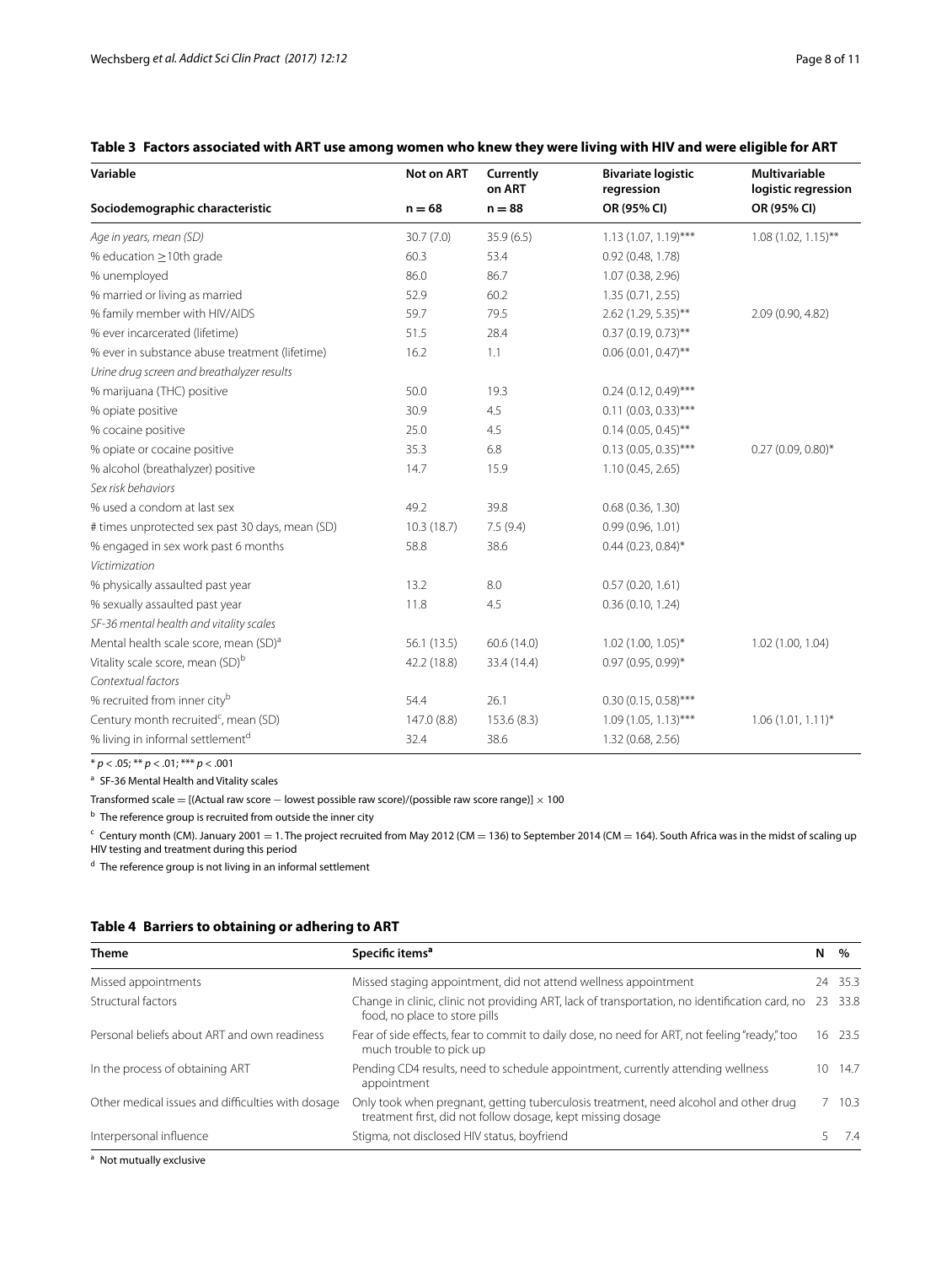to start ART at a CD4 count of 500 instead of 350 [\[31](#page-9-30)]. While this change removes a barrier to ART for women with CD4 counts between 350 and 500, as of 2016, South Africa had not committed sufficient resources to implement the recommendation fully. The individual and structural barriers to ART reported in this study were similar to those reported in previous studies [[32](#page-10-0)] that have interfered with achieving the 90-90-90 goals. Although the new WHO guidelines recommends providing ART to everyone regardless of CD4, and the South Africa Minister of Health announced support for these recommendations, each Province in South Africa will have to come to terms with on the ground barriers to meeting these needs [\[33](#page-10-1)].

Our results could be used to inform future efforts to reduce barriers to testing as well as efforts to increase treatment access and adherence to achieve the 90-90-90 target. The independent association between older age and HIV infection highlights the importance of ofering prevention interventions, particularly when testing younger women. Given some of the staffing constraints in health clinics, efforts in Pretoria should focus on the inner city because women recruited from the inner city were nearly twice as likely to test positive for HIV as women recruited from other areas of Pretoria. Clearly, women who have been sexually assaulted or experienced violence should routinely be offered HIV testing. Offering substance abuse treatment at the same site where ART is ofered could increase adherence to ART and help address the complex issues of substance use. Free transportation to clinics or mobile treatment vans with directly observed therapy would help as well. The positive associations between being engaged in sex work and being recruited from the inner city or living in an informal settlement provide additional support for testing sex workers and women in both contexts who use alcohol or other drugs.

# **Limitations**

As with all cross-sectional studies, caution should be used in drawing causal inferences from associations in the multivariable models. Additionally, the study relies primarily on self-report data, which is susceptible to recall errors and socially desirable responses that may reduce the reliability and validity of the results. However, the original Risk Behavior Assessment demonstrated adequate reliability and validity [[34](#page-10-2)]. Additionally, interviewers underwent intensive training and monitoring to minimize eliciting socially desirable responses and used calendars to assist participants with recall. Caution should be used in extrapolating these fndings to other populations and to women in other geographic locations.

# **Conclusions**

South Africa faces enormous challenges to achieving the UNAIDS 90-90-90 goals for HIV testing, treatment, and viral suppression. The country will need to expand the scope and increase the frequency of HIV testing among sex workers and other women who use alcohol or other drugs.

The finding that HIV-positive women recruited later in the study were more likely to be on ART than women recruited earlier suggests that South Africa is making progress in scaling up ART. Nevertheless, only 44% of women who met the current eligibility criteria for ART self-reported they were on it, and that figure drops to 30% under the new World Health Organization guidelines to treat everyone regardless of their CD4 count. South Africa faces enormous challenges just to treat 90% of people who are aware of their HIV status. The high HIV incidence rates among women suggest that for HIV treatment as prevention to be successful, STTR efforts will need to be scaled up among the men who are infecting them as well as among women.

### **Abbreviations**

ART: antiretroviral therapy; ARV: antiretroviral; CI: confdence interval; CM: century month; HIV: human immunodefciency virus; IRB: Institutional Review Board; MDMA: 3,4-methylenedioxy-methamphetamine; OR: odds ratio; PRBA: Pretoria Risk Behavior Assessment; PrEP: pre-exposure prophylaxis; SD: standard deviation; STTR: seek, test, treat, and retain; THC: tetrahydrocannabinol.

#### **Authors' contributions**

WMW is PI, conceived the study, and completed the fnal manuscript. CVH is Co-I, assisted with the original design of the study, and contributed to the fnal draft. JN managed the feld operations and contributed to the writing. TK was responsible for the instrument and data quality. ID conducted initial analysis and along with JB contributed to writing the frst drafts. FAB and RN contributed to the fnal draft. WAZ is Co-I, helped conceive the study, and conducted analyses and writing. All authors read and approved the fnal manuscript.

#### **Author details**

<sup>1</sup> Substance Use, Gender and Applied Research, RTI International, 3040 East Cornwallis Road, Research Triangle Park, NC 27709-2194, USA. <sup>2</sup> Health Policy and Management, UNC Gillings School of Global Public Health, Chapel Hill, NC, USA. 3 Department of Psychology, North Carolina State University, Raleigh, NC, USA. <sup>4</sup> Psychiatry and Behavioral Sciences, Duke University School of Medicine, Durham, NC, USA. <sup>5</sup> School of Medicine, University of North Carolina, Chapel Hill, NC, USA. 6 Substance Use, Gender and Applied Research, RTI International, Pretoria, South Africa.<sup>7</sup> UCB Biosciences, Raleigh, NC, USA.<sup>8</sup> Statistics and Epidemiology, RTI International, 3040 East Cornwallis Road, Research Triangle Park, NC 27709-2194, USA.<sup>9</sup> Psychology Department, University of North Carolina, Chapel Hill, NC, USA. 10 Biostatistics, School of Public Health, University of Washington, 1410 NE Campus Parkway, Seattle, WA, USA.

## **Acknowledgements**

The content is solely the responsibility of the authors and does not necessarily represent the official views of the National Institutes of Health. We wish to thank Sharon Barrell for her editorial assistance.

#### **Competing interests**

The authors declare that they have no competing interests.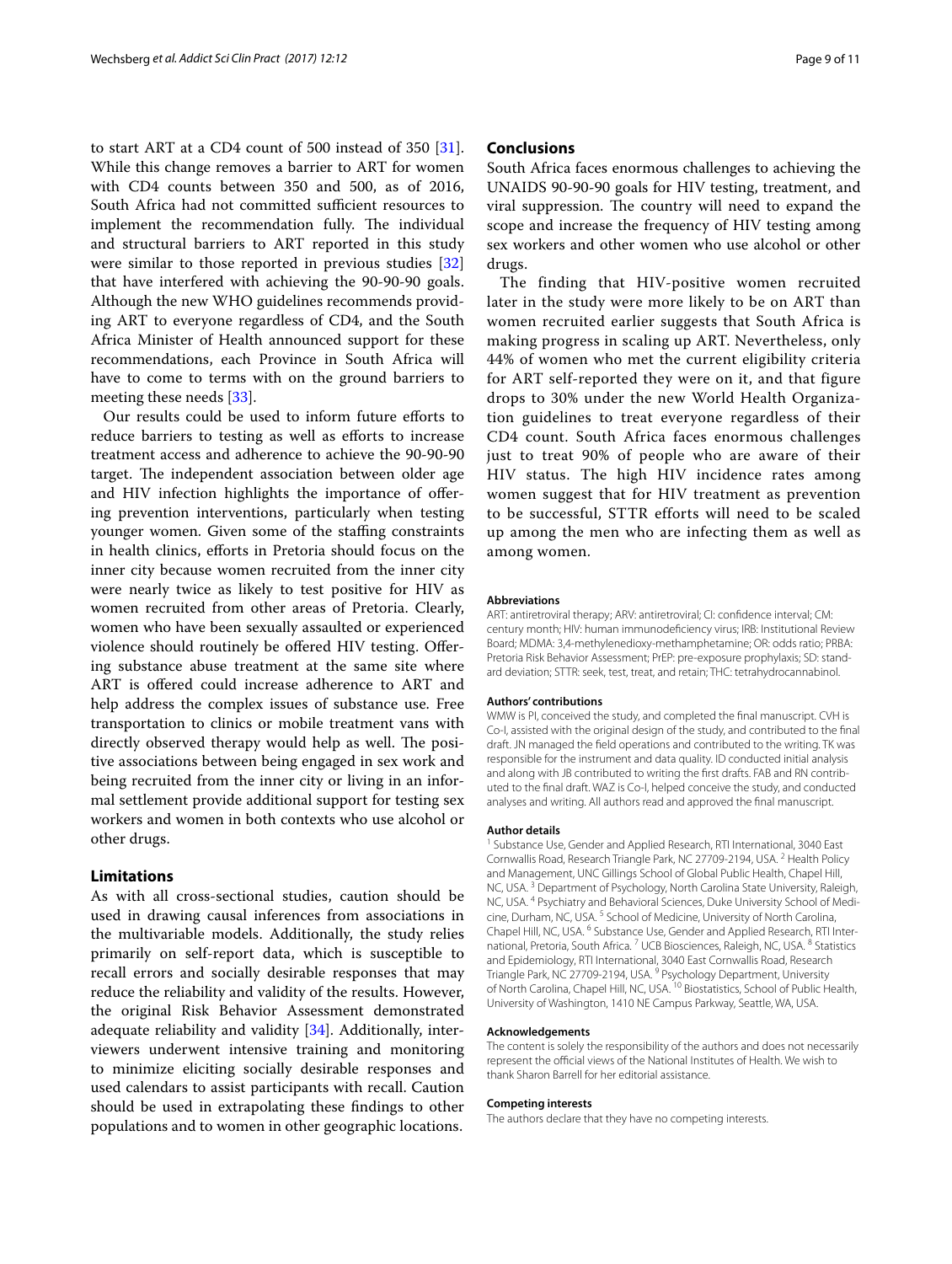# **Availability of data and materials**

Data are available through the National Institute on Drug Abuse's harmonization guidelines and also will be available at the conclusion of the study and when all outcome papers are fnalized. Contact the Principal Investigator (PI) and corresponding author.

## **Ethical approvals and consent**

The South African Medical Association Research Ethics Committee's, Tshwane Research Committee's, and RTI International's Institutional Review Boards (IRBs) all approved this study. In addition to these IRBs, a Data Safety and Monitoring Board reviewed the protocol and met biannually with the investigators to ensure participant safety. The clinical trials number is NCT01497405.

## **Funding**

Research reported in this publication was supported by the National Institutes of Health, National Institute on Drug Abuse under award R01DA032061.

# **Publisher's Note**

Springer Nature remains neutral with regard to jurisdictional claims in published maps and institutional afliations.

Received: 2 November 2016 Accepted: 9 April 2017 Published online: 26 April 2017

### **References**

- <span id="page-9-0"></span>UN Women. Facts and figures: HIV and AIDS. 6/2016 edn. New York, NY: UN Women; 2016.
- <span id="page-9-1"></span>2. Cohen MS, Chen YQ, McCauley M, Gamble T, Hosseinipour MC, Kumarasamy N, Hakim JG, Kumwenda J, Grinsztejn B, Pilotto JH, et al. Antiretroviral therapy for the prevention of HIV-1 transmission. N Engl J Med. 2016;375(9):830–9.
- <span id="page-9-2"></span>3. Das M, Chu PL, Santos GM, Scheer S, Vittinghoff E, McFarland W, Colfax GN. Decreases in community viral load are accompanied by reductions in new HIV infections in San Francisco. PLoS ONE. 2010;5(6):e11068.
- <span id="page-9-3"></span>4. Wood E, Kerr T, Marshall BD, Li K, Zhang R, Hogg RS, Harrigan PR, Montaner JS. Longitudinal community plasma HIV-1 RNA concentrations and incidence of HIV-1 among injecting drug users: prospective cohort study. BMJ. 2009;338:b1649.
- <span id="page-9-4"></span>5. Eaton JW, Johnson LF, Salomon JA, Barnighausen T, Bendavid E, Bershteyn A, Bloom DE, Cambiano V, Fraser C, Hontelez JA, et al. HIV treatment as prevention: systematic comparison of mathematical models of the potential impact of antiretroviral therapy on HIV incidence in South Africa. PLoS Med. 2012;9(7):e1001245.
- <span id="page-9-5"></span>6. UNAIDS: 90-90-90-An ambitious treatment target to help end the AIDS epidemic. Geneva: UNAIDS; 2014.
- <span id="page-9-6"></span>7. Hull MW, Wu Z, Montaner JS. Optimizing the engagement of care cascade: a critical step to maximize the impact of HIV treatment as prevention. Curr Opin HIV AIDS. 2012;7(6):579–86.
- <span id="page-9-7"></span>8. Volkow ND, Baler RD, Normand JL. The unrealized potential of addiction science in curbing the HIV epidemic. Curr HIV Res. 2011;9(6):393–5.
- <span id="page-9-8"></span>9. Vagenas P, Azar MM, Copenhaver MM, Springer SA, Molina PE, Altice FL. The impact of alcohol use and related disorders on the HIV Continuum of care: a systematic review: alcohol and the HIV continuum of care. Curr HIV/AIDS Rep. 2015;12(4):421–36.
- <span id="page-9-9"></span>10. Williams B, Wood R, Dukay V, Delva W, Ginsburg D, Hargrove J, Stander M, Sheneberger R, Montaner J, Welte A. Treatment as prevention: preparing the way. J Int AIDS Soc. 2011;14(Suppl 1):S6.
- <span id="page-9-10"></span>11. WHO: Women's health In: Fact Sheet No. 334. World Health Organization; 2013.<http://www.who.int/mediacentre/factsheets/fs334/en/>.
- <span id="page-9-11"></span>12. Haberer JE, Baeten JM, Campbell J, Wangisi J, Katabira E, Ronald A, Tumwesigye E, Psaros C, Safren SA, Ware NC, et al. Adherence to antiretroviral prophylaxis for HIV prevention: a substudy cohort within a clinical trial of serodiscordant couples in East Africa. PLoS Med. 2013;10(9):e1001511.
- <span id="page-9-12"></span>13. Wechsberg WM, Wu LT, Zule WA, Parry CD, Browne FA, Luseno WK, Kline T, Gentry A. Substance abuse, treatment needs and access among female sex workers and non-sex workers in Pretoria, South Africa. Subst Abuse Treat Prev Policy. 2009;4:11.
- <span id="page-9-13"></span>14. Rumptz MH, Tobias C, Rajabiun S, Bradford J, Cabral H, Young R, Cunningham WE. Factors associated with engaging socially marginalized HIVpositive persons in primary care. AIDS Patient Care STDS. 2007;21(Suppl 1):S30–9.
- <span id="page-9-14"></span>15. Tobias CR, Cunningham W, Cabral HD, Cunningham CO, Eldred L, Naar-King S, Bradford J, Sohler NL, Wong MD, Drainoni ML. Living with HIV but without medical care: barriers to engagement. AIDS Patient Care STDS. 2007;21(6):426–34.
- <span id="page-9-15"></span>16. Dada S, Erasmus J, Burnhams NH, Parry C, Bhana A, Timol F, Fourie D, Kitshoff D, Nel E, Weimann R. Monitoring alcohol, tobacco and other drug abuse trends in South Africa (July 1996–June 2015): Phase 38. In: SACENDU Research Brief, vol. 18; 2015.
- <span id="page-9-16"></span>17. Wechsberg WM, Zule WA, Ndirangu J, Kline TL, Rodman NF, Doherty IA, Novak SP, van der Horst CM. The biobehavioral Women's Health CoOp in Pretoria, South Africa: study protocol for a cluster-randomized design. BMC Public Health. 1074;2014:14.
- <span id="page-9-17"></span>18. Cairncross v De Vos (1876) 6 Buch 5; Steenkamp v Kampfer 1914 CPD 877; Venter v De Burghersdorp Stores 1915 CPD 252; Pleat v Van Staden 1921 OPD 91; Ambaker v African Meat Co 1927 CPD 326; Ochberg v Ochberg's Estate 1941 CPD 15; Ahmed v Coovadia 1944 TPD 364; Dickens v Daley 1956 1 All SA 329 (N); 1956 2 All SA 197 (N); 1956 2 SA 11 (N); Grand Prix Motors WP (Pty) Ltd v Swart 1976 3 All SA 480 (C); 1976 3 SA 221 (C); Heaton The South African Law of Persons (3 ed) (2008) 115 et seq; Van Heerden, Cockrell and Keightley (eds) Boberg's Law of Persons and the Family (2 ed) (1999) 474; Van der Vyver and Joubert Persone- en Familiereg 131 et seq; Steyn 1927 SALJ 313; Spiro Parent and Child 249 et seq; De Wet and Van Wyk Kontraktereg en Handelsreg 64–66.
- <span id="page-9-18"></span>19. Wechsberg WM, Zule WA, Luseno WK, Kline TL, Browne FA, Novak SP, Ellerson RM. Efectiveness of an adapted evidence-based woman-focused intervention for sex workers and non-sex workers: the Women's Health Coop in South Africa. J Drug Issues. 2011;41(2):233–52.
- <span id="page-9-19"></span>20 Babor TF, Higgins-Biddle JC, Saunders JB, Monteiro MG. The Alcohol Use Disorders Identifcation Test: guidelines for use in primary care. vol. WHO/ MSD/MSB/01.6a. Geneva: World Health Organization Department of Mental Health and Substance Dependence; 2001.
- <span id="page-9-20"></span>21 Ware JE, Kosinski M, Dewey JE. How to score version 2 of the SF-36. Lincoln, RI: Quality Metric Incorporated; 2000.
- <span id="page-9-21"></span>22 Padian NS, Shiboski SC, Jewell NP. Female-to-male transmission of human immunodefciency virus. JAMA. 1991;266(12):1664–7.
- <span id="page-9-22"></span>23 Gupta GR, Ogden J, Warner A. Moving forward on women's genderrelated HIV vulnerability: the good news, the bad news and what to do about it. Glob Public Health. 2011;6(Suppl 3):S370–82.
- <span id="page-9-23"></span>24 Stoebenau K, Heise L, Wamoyi J, Bobrova N. Revisiting the understanding of "transactional sex" in sub-Saharan Africa: a review and synthesis of the literature. Soc Sci Med. 2016;168:186–97.
- <span id="page-9-24"></span>25 Murnane PM, Celum C, Mugo N, Campbell JD, Donnell D, Bukusi E, Mujugira A, Tappero J, Kahle EM, Thomas KK, et al. Efficacy of preexposure prophylaxis for HIV-1 prevention among high-risk heterosexuals: subgroup analyses from a randomized trial. Aids. 2013;27(13):2155–60.
- <span id="page-9-25"></span>26 Doherty IA, Myers B, Zule WA, Minnis AM, Kline TL, Parry CD, Wechsberg WM. Seek, test and disclose: knowledge of HIV testing and serostatus among high-risk couples in a South African township. Sex Transm Infect. 2016;92(1):5–11.
- <span id="page-9-26"></span>27 Maughan-Brown B, Lloyd N, Bor J, Venkataramani AS: Changes in selfreported HIV testing during South Africa's 2010/2011 national testing campaign: gains and shortfalls. J Int AIDS Soc. 2016;19(1).
- <span id="page-9-27"></span>28 Dombrowski JC, Simoni JM, Katz DA, Golden MR. Barriers to HIV care and treatment among participants in a public health HIV care relinkage program. AIDS Patient Care STDs. 2015;29(5):279–87.
- <span id="page-9-28"></span>29 Proeschold-Bell RJ, Heine A, Pence BW, McAdam K, Quinlivan EB. A crosssite, comparative effectiveness study of an integrated HIV and substance use treatment program. AIDS Patient Care STDS. 2010;24(10):651–8.
- <span id="page-9-29"></span>30 Lombard F, Proescholdbell RJ, Cooper K, Musselwhite L, Quinlivan EB. Adaptations across clinical sites of an integrated treatment model for persons with HIV and substance abuse. AIDS Patient Care STDS. 2009;23(8):631–8.
- <span id="page-9-30"></span>31 Department of Health. National consolidated guidelines for the prevention of mother-to-child transmission of HIV (PMTCT) and the management of HIV in children, adolescents and adults. Pretoria: Department of Health; 2014.